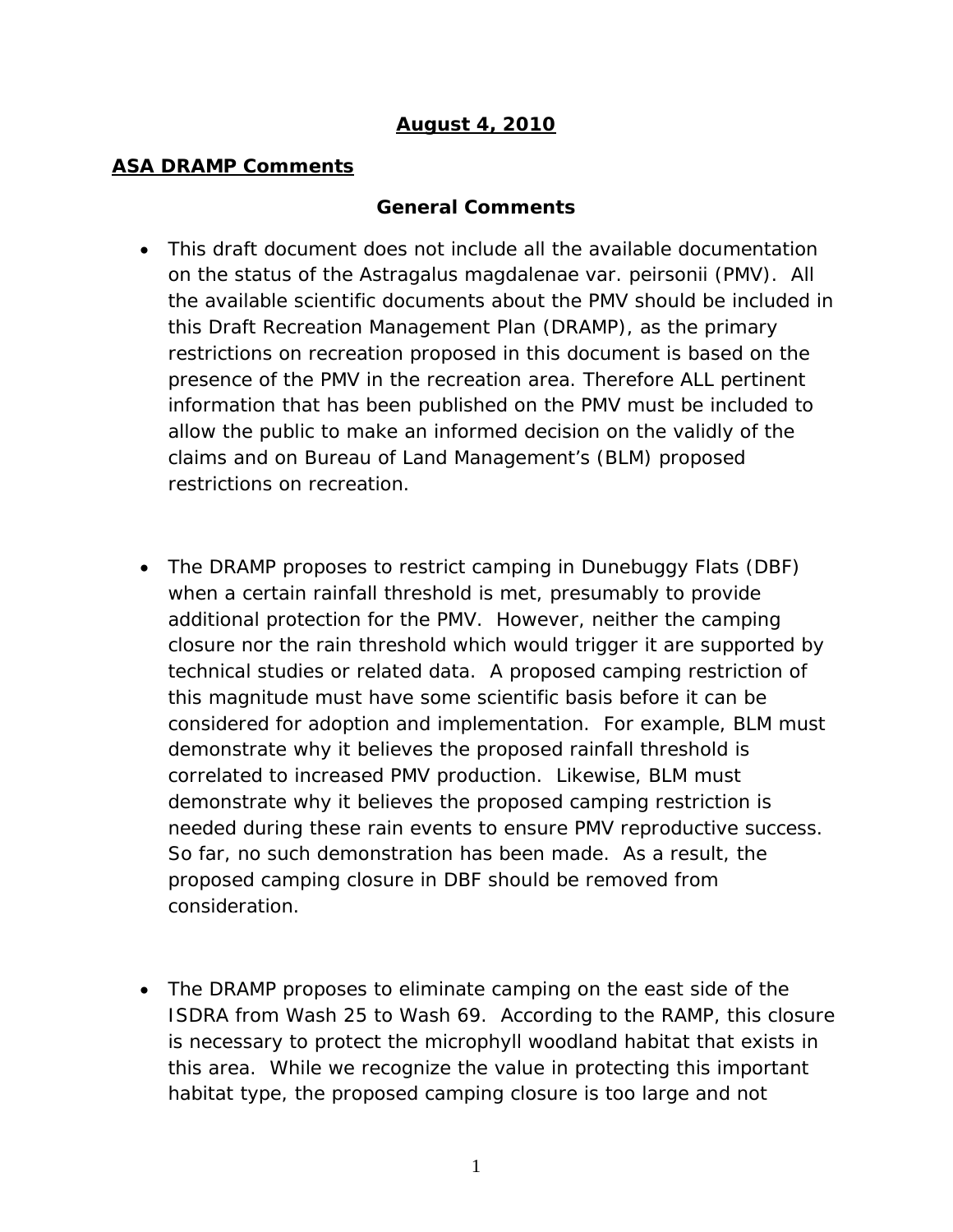supported by technical evidence. Specifically, there is no data showing that camping in the microphyll woodland has damaged the habitat or otherwise affected the species that use or reside in the habitat. The only evidence provided in support of the proposed closure is the PRBO Bird Study, attached as Appendix O to the RAMP. This study did not address camping impact; instead, it focused exclusively on OHVrelated impacts. In addition, the Bird Study, by its own admission, is fraught with methodological defects. (See discussion of Appendix O, below.) Moreover, the study's authors acknowledge that, although the microphyll woodland in the open area is not as dense as that in Wilderness Area, it nevertheless supports a great many birds species and is considered high value habitat, even with continued recreational use. The study also determined that the microphyll woodland in the Wilderness Area contained an unusually high number of birds, a finding which, according to the study's authors, may have been caused by surveyor error. For these reasons, it is unfair and scientifically misleading to suggest that the microphyll woodlands in the open area have somehow been damaged by recreational uses. There is no valid scientific data to support such the closure proposed in Alternative 8 of the RAMP. Please provide any relevant peer reviewed scientific data that would support such a closure. If no such data exists, the proposed camping closure at Washes 25 through 69 should be eliminated from further consideration.

• In the Mammoth Wash area, the closure of critical habitat (CH) to OHVs will result in a barrier between the east and west side of the open areas, increasing the chance of incursions into the CH. To address this problem, BLM should establish two or three vehicle paths or corridors through this CH area to allow vehicles to travel between the east and west open areas. Without designated connecting corridors, OHVs may travel through the CH areas at many different locations, potentially affecting PMV recovery efforts. A designated corridor, by contrast, will become the preferred route, sharply reducing unauthorized incursions into CH.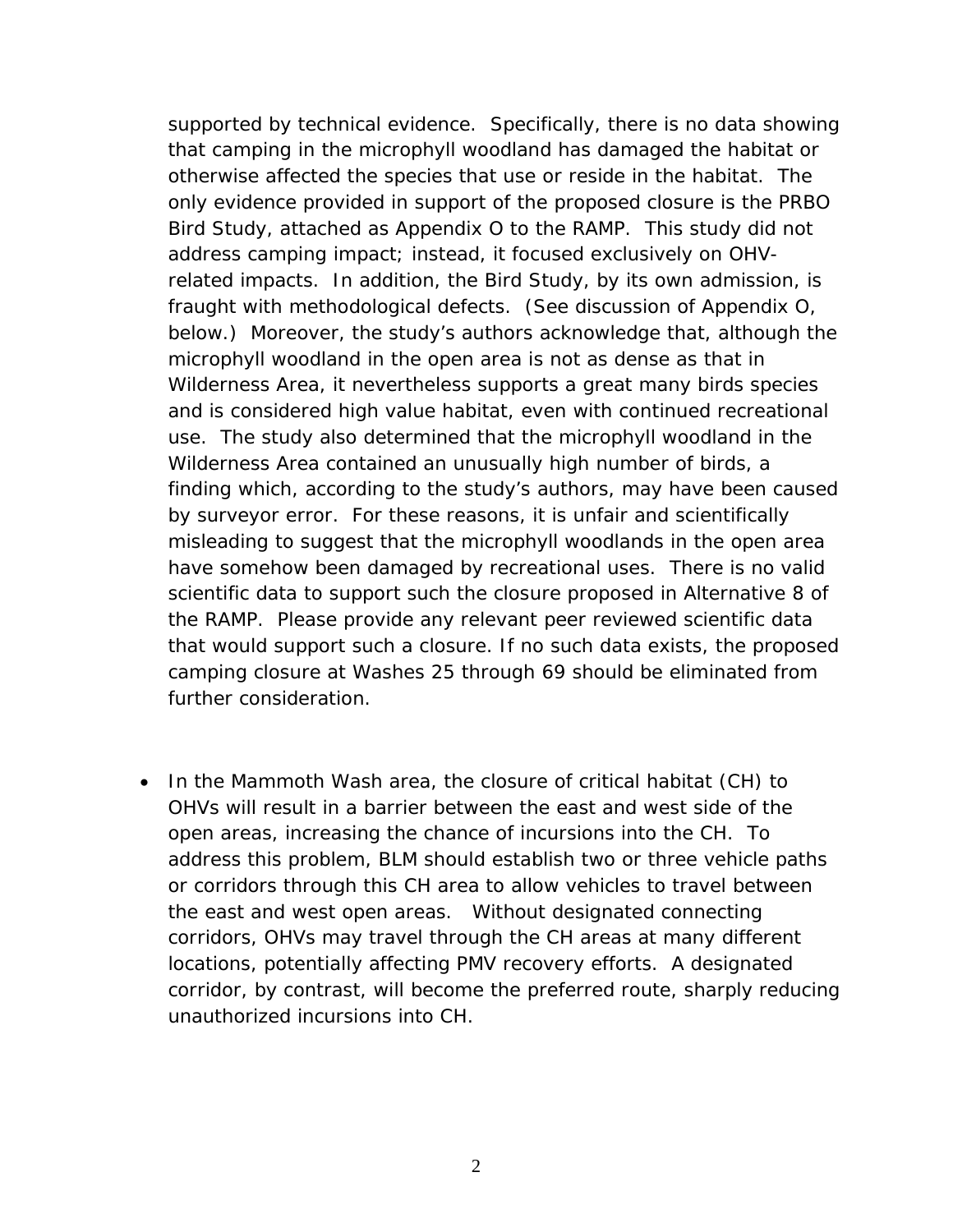• In the south dunes adjacent to the DBF campground, the CH creates a barrier between the Sand Highway on the west and the open area on the east. This barrier may result in incursions through the CH. As in the Mammoth Wash area discussed above, this problem could be eliminated by establishing a couple of travel corridors through this CH area at selected locations. These will allow for vehicle connections between the sand highway and the east open area. In addition, the travel corridors would permit emergency vehicles to access the open areas. Without designated connecting corridors, OHVs may travel through the CH areas at many different locations, potentially affecting PMV recovery efforts. A designated corridor, by contrast, will become the preferred route, sharply reducing unauthorized incursions into CH.

## **Comments on specific sections of the DRAMP**

- **Page 1-2 Section 1.1.1**
	- According to the RAMP/EIS,"*BLM seeks to provide a comprehensive management plan to . . . manage the Planning Area for recovery and delisting of the Peirson's milk-vetch (PMV; Astragalus magdalenae var. peirsonii)* ……" . However, the RAMP/EIS does not explain what constitutes "recovery" of the PMV. As there is no Recovery Plan for this species, BLM and the United States Fish and Wildlife Service (FWS) should articulate some criteria which, if met, would indicate that the PMV has recovered and may be considered for delisting.
	- To the extent that BLM or FWS have identified recovery criteria for the PMV, please identify the technical data from which these criteria were derived.
- There is no Environmental Species Act (ESA) requirement to close areas that the FWS has designated as CH for the PMV. Therefore, the RAMP/EIS must provide a rationale for closing all PMV CH to recreational use. That is, BLM must explain why the closures are necessary to the conservation and recovery of the species.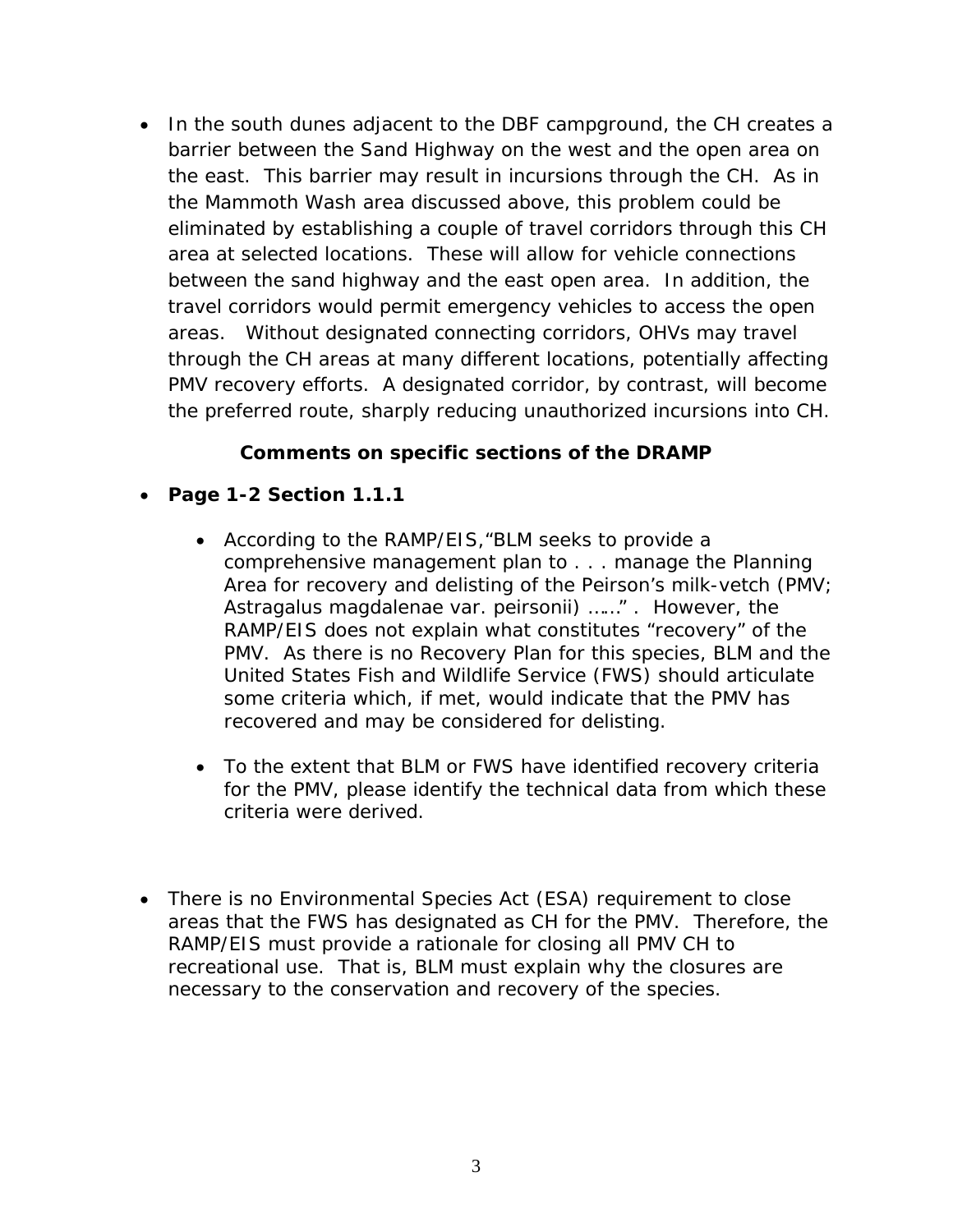- **Page 1-3 Section 1.2**
	- The BLM states "*Although not a part of the ISD SRMA, this Limited Use Area ERMA is included as a part of the Planning Area*."
	- If the " Extensive Recreation Management Area" (ERMA) around the ISDRA is governed by the "Northern and Eastern Colorado Desert Coordinated Management Plan" (NECO) , which route designation will hold sway, the NECO designation or the one proposed in the DRAMP? The legal route designations for the NECO area include the travel in navigable washes and the ability to camp within 300 feet of a designated route in the limited use areas of the NECO plan. Will these rights and restrictions be honored in the RAMP?
	- Will BLM be required to amend the NECO plan to ensure consistency with the RAMP?
	- Please explain if the navigable washes in the ERMA will continue to be available for OHV use. Also, will camping still be available within 300 feet of legal routes in this area?
- **Page 1-3 Section 1.2** 
	- Per this section a permit and a permit fee is required for the entire planning area, including the NECO ERMA. As there is no legal OHV access from this ERMA to the ISD "Special Recreation Management Plan" (SMRA), please explain how a fee can be charged for access to the ISD SRMA.
	- Also, as it is legal to recreate in the NECO without paying a recreation fee, please explain how visitors that are not recreating at the ISD SRMA will be excluded from the requirement to pay the ISD SRMA recreation fee.
- **Page 2-65 Section 2.3.14.3.2 (Limited RMZ)**
	- *"The Limited RMZ would be managed for its limited motorized recreational opportunities and for natural qualities. There are*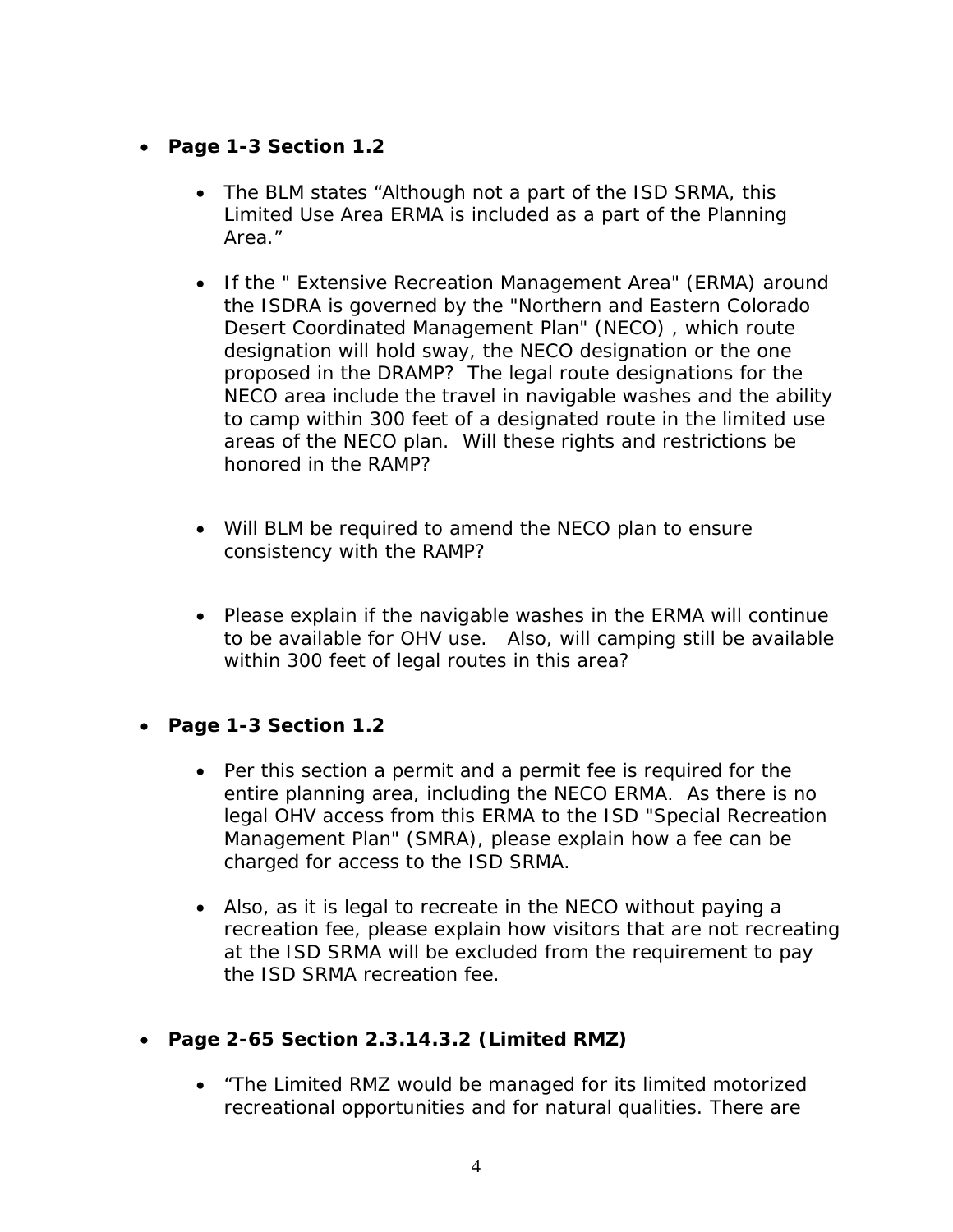*three potential types of limited opportunities in the RMZ. The Limited RMZ is also managed under the NECO and WECO plans where OHV travel is permitted on designated routes."* The RAMP must add navigable washes to the list of places where OHV travel is allowed in the limited use area of the NECO plan.

## • **Page 2-68 Section 2.3.14.4 (Limited Areas)**

- This section quotes the "California Desert Conservation Plan' (CDCA), which allows camping within 300 feet of the centerline of a route in Limited Use areas. Does this CDCA camping policy apply to the Ted Kipf Imperial County road? If not, please explain why not?
- Ted Kipf road is listed in Table 2-15 as a route of travel. As this area may see increased camping use with any the periodic closure of the Dunebuggy Flats campground, the RAMP should clearly state that camping is allowed along this route.

## • **Page 3-148 Section 3.18.4.3 On-Site Vendors**

- This section describes the on-site vendor situation as it currently exists. The vendor definitions are those contained in the 2003 RAMP.
- Appendix C seems to list vending requirements but is described as "Typical Management Actions and Best Management Practices" however this seems to be just boiler plate and does not seem to be actual requirements.
- The RAMP does not describe the requirements for on-site vending; nor does it address the concerns of the existing vendors which have been expressed to BLM over the last six years.
- Does the RAMP itself regulate on-site vending or do the district managers delegate that regulatory authority, through the RAMP, to the local field office?
- If the on-site vendor regulations are designated at the local district level, that fact should be disclosed in the RAMP document. On the other hand, if these on-site vendor regulations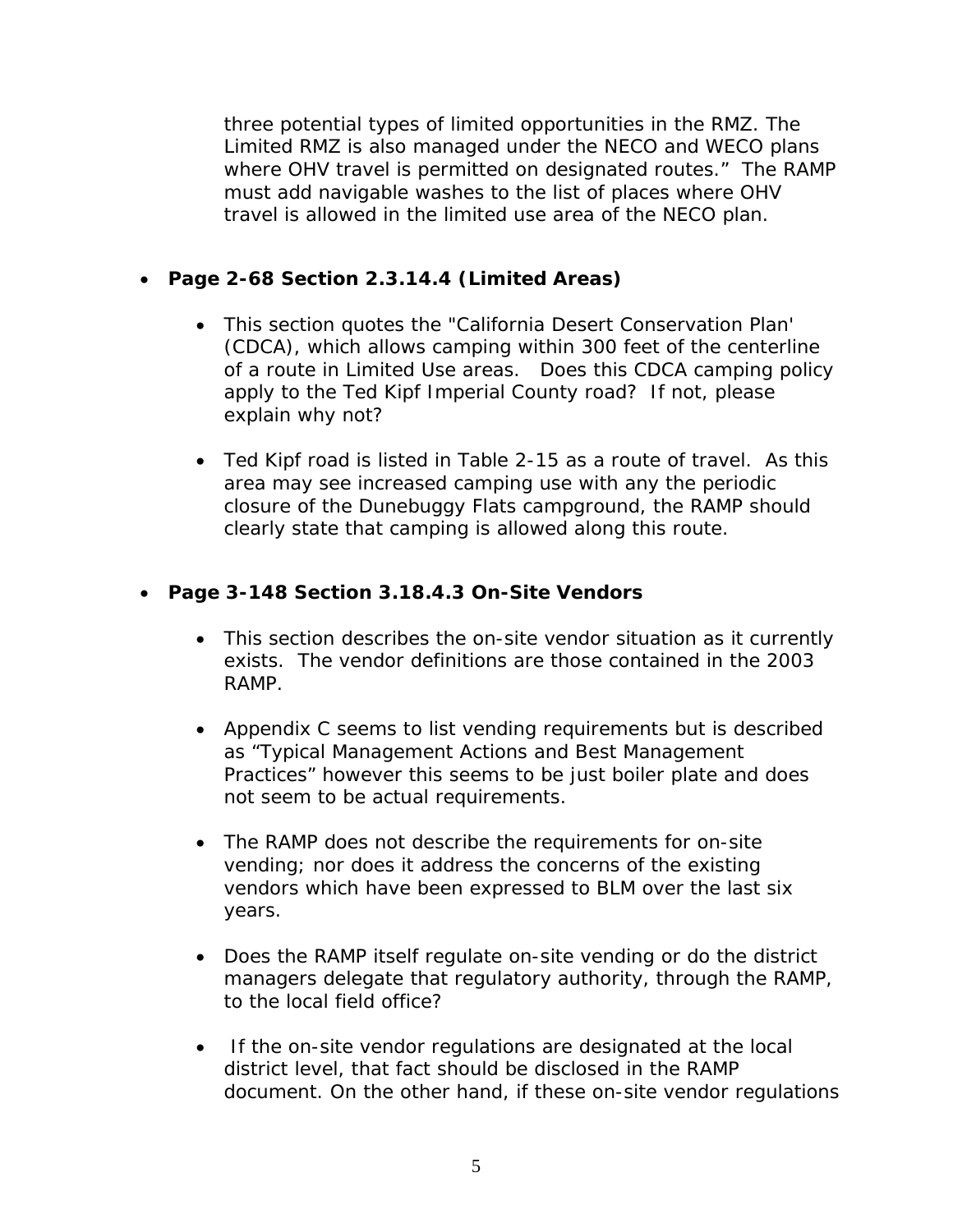are designated by the RAMP, as was done in the 2003 RAMP document, then this RAMP should include a more detailed description of those regulations.

- The vendor regulations from the 2003 RAMP were designed to address and control the ability of seasonal vendors to take business away from year-round local businesses. This is no longer a problem. The local businesses have set up locations on their private property to allow for seasonal vending. This negates the argument that the seasonal vendors on BLM land diminish the sales realized by local businesses.
- BLM should adjust the 2003 vendor regulations so that vendors on BLM land can occupy their concessions without having to move off-site each week. As an alternative, BLM could expand the full-time vending locations to include Buttercup. This would be similar to the full-time location at the intersection of Gecko Road and Highway 78, and would be assigned via a lottery system.

## • **Appendix D Page D-4 Table D-1**

- **Vehicle Counters**
- Please explain why the vehicle counters at some locations were omitted from this analysis. There are vehicle counters at Glamis Flats, Osborne Overlook and Dunebuggy Flats that should be included in the monitoring of visitor use patterns. This is critical given that each of these three areas will likely see significant changes in visitorship following implementation of any camping closure at Dunebuggy Flats, as contemplated under Alternative 8.

# • **Appendix O**

• Photo at Page 8, Figure 3: This photograph has no business in this document. It is not germane to the discussion of bird monitoring at the ISD and is an inflammatory depiction of illegal OHV recreation. Moreover, it depicts a location that is not even within the ISDRA. Finally, there is no way to substantiate that this is fact illegal OHV operation. By including this photograph in the bird report, the authors betray an inherent bias against OHV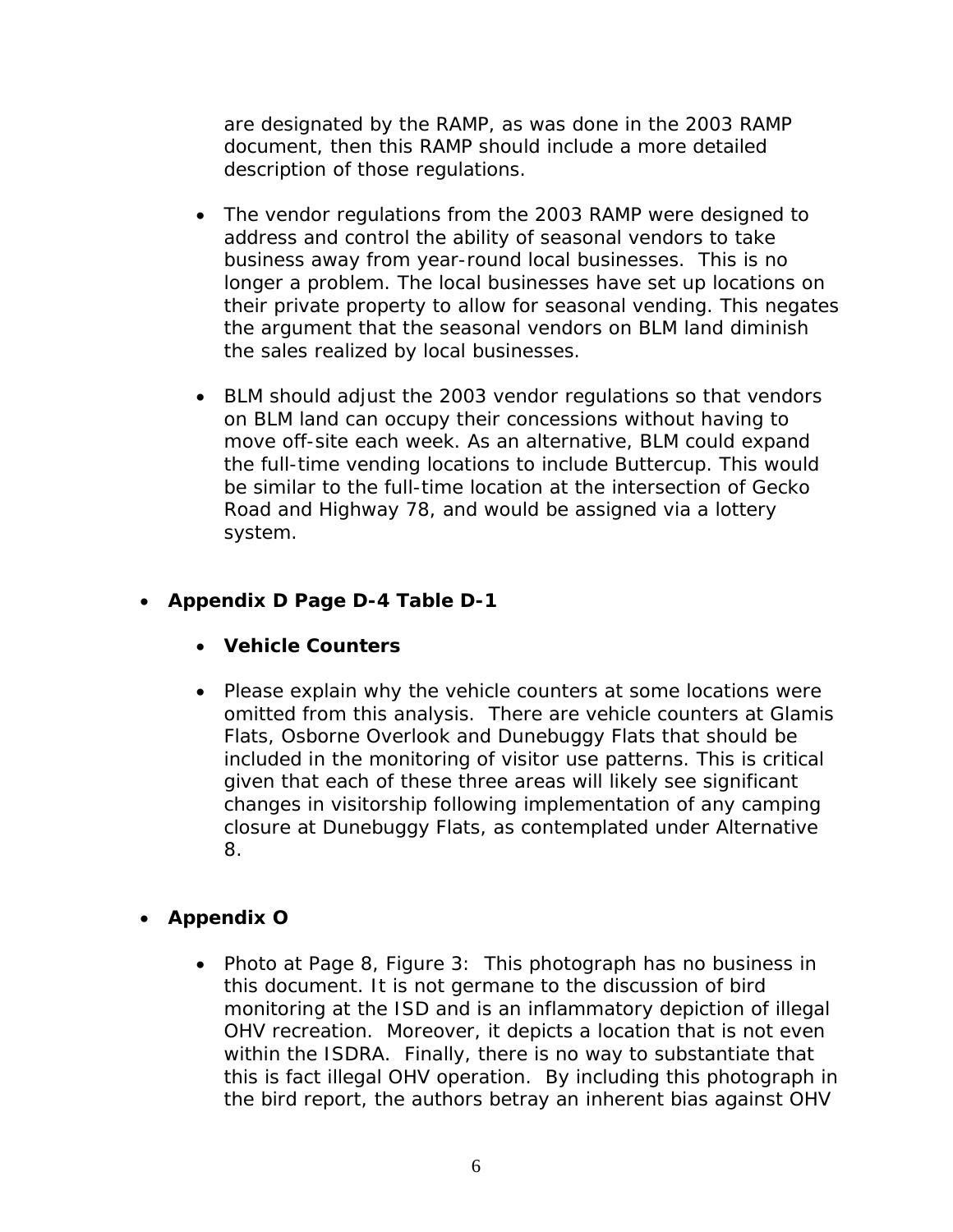activity, which in turn renders the study's analysis and conclusions suspect.

- On Page 18 of the study, the authors indicate that they had "severe problems" with key aspects of their analysis, including:
	- o Heaping (low frequencies of detections close to the observer, with much higher frequencies at specific distances for each bird species);
	- o Small sample sizes; and
	- o Surveyor tendency to mis-record distances.

As a result of the problems, "abundance estimates based on estimates of detectability were not helpful in relating patterns of abundance to covariates in the study area." (Page 18) This inability to discern patterns of abundance largely eviscerates the entire bird study and its conclusions.

- Ultimately, the RAMP/EIS should be careful **not** to rely heavily on the bird study for assertions that OHV use reduces bird abundance and diversity in the microphyll woodlands of the east dunes. The study itself cautions against drawing such conclusions: "Although we have found significantly more breeders and migrants at non-OHV use sites within the North Algodones Dunes Wilderness, these differences should not be assumed to result from recreation pressure alone. Rather, the habitat within the North Algodones Dunes Wilderness may simply be of higher quality than habitat outside the Wilderness." (Page 19)
- In addition, the authors of the bird study could not fully explain why the surveyors detected so many birds in the dunes wilderness. According to pages 20 and 21 of the report, the habitat parameters of the wilderness, while quite good, did not suggest that the bird numbers would be unusually high. The authors were of the opinion that surveyors counted many *juvenile* birds as adults, thus skewing the numbers. If this is true, then the comparison between the *wilderness* microphyll woodland and the *open area* microphyll woodland, at least on the question of bird abundance and diversity, is invalid.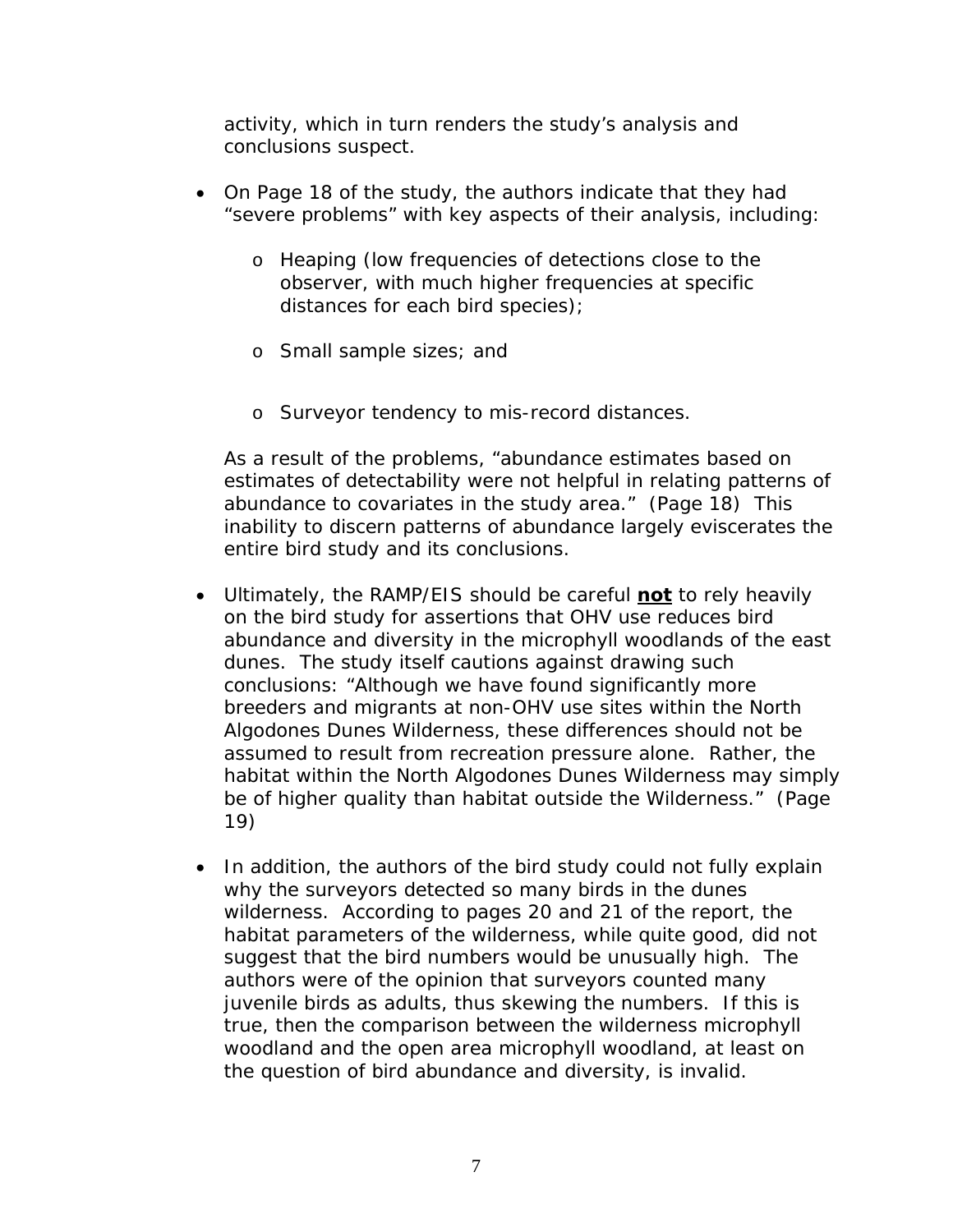# • **Appendix D (Precipitation Monitoring)**

- o At page D-8, this documents states that *"BLM would monitor rainfall to assess the likelihood of PMV germination, and to determine whether the rainfall threshold is met (1.82 inches of rainfall during the months of October, November and December) that would trigger the closure of the Dunebuggy Flats campground. The closure of the Dunebuggy Flats campground in high rainfall years would add an additional layer of protection to allow PMV to germinate and set seed, thereby aiding in recovery of the species."* Nowhere, however, does the document explain the significance of the 1.82 inch rain threshold in terms of PMV germination or reproductive success. Likewise, the document does not explain why a camping closure, if imposed once the 1.82 rain threshold is met, will aid in the conservation and/or recovery of the PMV. Without such explanations, and without supporting technical data, the proposed rain threshold and attendant camping closure are completely arbitrary.
- o If the intent is to have increased protection to the already closed CH areas perhaps increased law enforcement in these critical areas would be justified. The increased law enforcement costs could be paid for with the revenue that would have been lost by closing the campground. Increased closure signage would go a long way to preventing the inadvertent incursions that this campground closure seems to be trying to prevent.
- o Please evaluate increased signage and law enforcement of closed CH areas rather than closing of recreation camping areas to provide your implied extra protection of the PMV.
- o Also please take into account that throughout this document almost all credible studies consistently show that less than one percent of monitored plants are damaged by OHV operation. This statistic is consistent for monitoring of PMV (Page H-2, H-3 and H-6) and Algodones Dunes Sunflower (Page H-4, Section A.2).
- o Data from other referenced studies show that many plants consistently show increased levels in areas open to OHV recreation. This has been shown in the BLM PMV monitoring and the Luckenbach and Bury report on page H-8. Quoting this report *"…what data were collected showed that PMV density and*